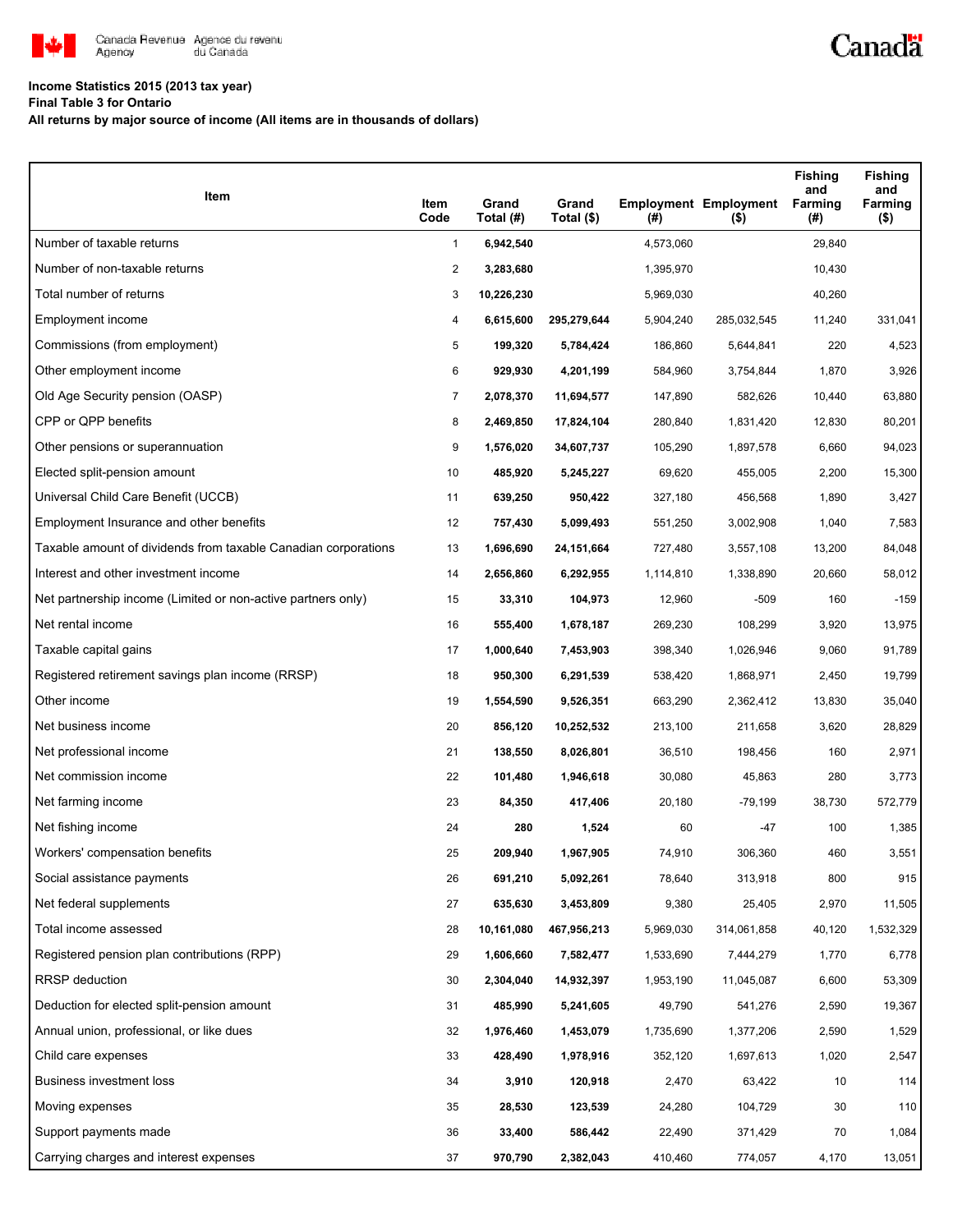

# **Income Statistics 2015 (2013 tax year)**

## **Final Table 3 for Ontario**

# **All returns by major source of income (All items are in thousands of dollars)**

| Item                                                                                           | Item<br>Code | Grand<br>Total (#) | Grand<br>Total (\$) | (# )      | <b>Employment Employment</b><br>$($ \$) | <b>Fishing</b><br>and<br>Farming<br>(#) | <b>Fishing</b><br>and<br>Farming<br>( \$) |
|------------------------------------------------------------------------------------------------|--------------|--------------------|---------------------|-----------|-----------------------------------------|-----------------------------------------|-------------------------------------------|
|                                                                                                |              |                    |                     |           |                                         |                                         |                                           |
| Deductions for CPP/QPP contributions on self-employment and<br>other earnings                  | 38           | 669,100            | 514,288             | 88,430    | 16,838                                  | 17,280                                  | 16,175                                    |
| Deductions for provincial parental insurance plan (PPIP) premiums<br>on self-employment income | 39           |                    |                     |           |                                         |                                         |                                           |
| Exploration and development expenses                                                           | 40           | 23,180             | 298,513             | 8,340     | 120,605                                 | 80                                      | 467                                       |
| Other employment expenses                                                                      | 41           | 356,860            | 1,842,009           | 331,430   | 1,726,545                               | 330                                     | 1,440                                     |
| Clergy residence deduction                                                                     | 42           | 11,680             | 163,674             | 10,680    | 156,009                                 |                                         |                                           |
| Other deductions                                                                               | 43           | 268,730            | 852,958             | 132,800   | 146,765                                 | 1,270                                   | 2,046                                     |
| Total deductions before adjustments                                                            | 44           | 5,416,940          | 38,080,593          | 3,668,890 | 25,589,567                              | 25,550                                  | 118,162                                   |
| Social benefits repayment                                                                      | 45           | 203,980            | 611,867             | 66,450    | 153,834                                 | 1,240                                   | 4,410                                     |
| Net income after adjustments                                                                   | 46           | 10,121,700         | 430,022,541         | 5,962,870 | 288,460,736                             | 37,680                                  | 1,460,100                                 |
| Canadian Forces personnel and police deduction                                                 | 47           | 1,060              | 24,332              | 1,040     | 24,122                                  |                                         |                                           |
| Security options deductions                                                                    | 48           | 18,340             | 1,012,843           | 17,210    | 971,698                                 |                                         |                                           |
| Other payments deductions                                                                      | 49           | 1,359,850          | 10,513,322          | 160,740   | 645,787                                 | 3,440                                   | 15,934                                    |
| Non-capital losses of other years                                                              | 50           | 14,690             | 155,067             | 4,700     | 41,473                                  | 80                                      | 565                                       |
| Net capital losses of other years                                                              | 51           | 271,980            | 860,541             | 101,050   | 202,908                                 | 2,170                                   | 4,054                                     |
| Capital gains deduction                                                                        | 52           | 18,380             | 1,273,431           | 5,530     | 71,072                                  | 1,300                                   | 96,415                                    |
| Northern residents deductions                                                                  | 53           | 5,100              | 15,044              | 4,090     | 12,405                                  |                                         |                                           |
| Additional deductions                                                                          | 54           | 67,100             | 296,357             | 4,720     | 91,471                                  | 130                                     | 282                                       |
| Farming/fishing losses of prior years                                                          | 55           | 3,670              | 38,248              | 830       | 5,134                                   | 1,720                                   | 21,557                                    |
| Total deductions from net income                                                               | 56           | 1,719,840          | 14,194,340          | 294,780   | 2,066,954                               | 8,130                                   | 138,812                                   |
| Taxable income assessed                                                                        | 57           | 9,837,560          | 415,861,967         | 5,962,120 | 286,395,720                             | 37,410                                  | 1,325,153                                 |
| Basic personal amount                                                                          | 58           | 10,225,980         | 112,440,533         | 5,968,840 | 65,584,649                              | 40,260                                  | 444,248                                   |
| Age amount                                                                                     | 59           | 1,958,470          | 11,865,015          | 119,680   | 588,727                                 | 9,600                                   | 56,119                                    |
| Spouse or common-law partner amount                                                            | 60           | 849,670            | 6,587,573           | 560,060   | 4,440,616                               | 4,680                                   | 31,150                                    |
| Amount for eligible dependant                                                                  | 61           | 367,750            | 3,865,832           | 232,740   | 2,435,115                               | 290                                     | 2,870                                     |
| Amount for children 17 and under                                                               | 62           | 1,479,840          | 5,835,924           | 1,117,080 | 4,335,443                               | 5,940                                   | 35,606                                    |
| Amount for infirm dependants age 18 or older                                                   | 63           | 9,280              | 40,198              | 5,100     | 22,941                                  | 30                                      | 119                                       |
| CPP or QPP contributions through employment                                                    | 64           | 5,663,140          | 8,840,752           | 5,230,070 | 8,560,442                               | 9,370                                   | 11,374                                    |
| CPP or QPP contributions on self-employment and other earnings                                 | 65           | 669,100            | 514,288             | 88,430    | 16,838                                  | 17,280                                  | 16,175                                    |
| Employment Insurance premiums                                                                  | 66           | 5,597,600          | 3,408,796           | 5,153,320 | 3,299,651                               | 7,640                                   | 3,878                                     |
| PPIP premiums paid                                                                             | 67           |                    |                     |           |                                         |                                         |                                           |
| PPIP premiums payable on employment income                                                     | 68           |                    |                     |           |                                         |                                         |                                           |
| PPIP premiums payable on self-employment income                                                | 69           |                    |                     |           |                                         |                                         |                                           |
| Volunteer firefighters' amount                                                                 | 70           | 8,160              | 24,492              | 6,840     | 20,526                                  | 140                                     | 411                                       |
| Canada employment amount                                                                       | 71           | 6,588,660          | 7,049,158           | 5,624,870 | 6,244,019                               | 12,140                                  | 12,429                                    |
| Public transit amount                                                                          | 72           | 688,730            | 748,378             | 601,680   | 681,280                                 | 60                                      | 31                                        |
| Children's fitness amount                                                                      | 73           | 660,820            | 396,641             | 560,420   | 335,755                                 | 2,020                                   | 1,262                                     |
| Children's arts amount                                                                         | 74           | 249,290            | 140,460             | 210,030   | 117,437                                 | 590                                     | 308                                       |

Canadä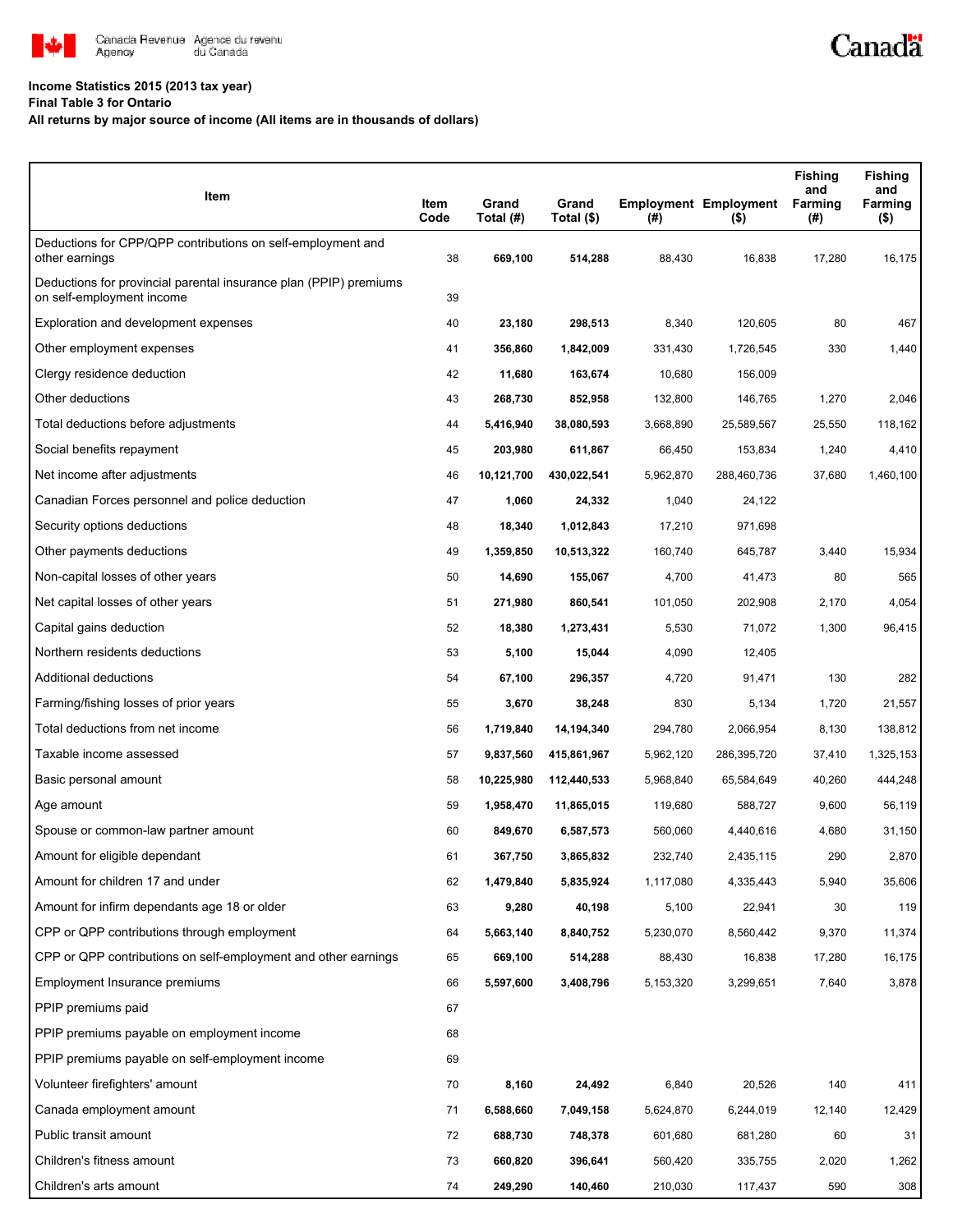

# **Income Statistics 2015 (2013 tax year)**

**Final Table 3 for Ontario**

**All returns by major source of income (All items are in thousands of dollars)**

| Item                                                              |              | Grand      | Grand      |           | <b>Employment Employment</b> | <b>Fishing</b><br>and<br>Farming | <b>Fishing</b><br>and<br>Farming |
|-------------------------------------------------------------------|--------------|------------|------------|-----------|------------------------------|----------------------------------|----------------------------------|
|                                                                   | Item<br>Code | Total (#)  | Total (\$) | (#)       | (\$)                         | (#)                              | $($ \$)                          |
| Home buyers' amount                                               | 75           | 63,180     | 284,856    | 57,270    | 258,216                      | 60                               | 272                              |
| Pension income amount                                             | 76           | 1,832,760  | 3,520,520  | 168,030   | 313,908                      | 7,940                            | 14,665                           |
| Caregiver amount                                                  | 77           | 110,770    | 605,444    | 84,550    | 469,375                      | 280                              | 1,595                            |
| Disability amount                                                 | 78           | 318,790    | 2,452,537  | 48,060    | 372,230                      | 630                              | 4,815                            |
| Disability amount transferred from a dependant                    | 79           | 107,970    | 1,088,169  | 76,670    | 796,419                      | 430                              | 3,750                            |
| Interest paid on student loans                                    | 80           | 217,660    | 118,850    | 200,110   | 109.004                      | 80                               | 51                               |
| Tuition, education, and textbook amounts                          | 81           | 644,180    | 3,973,948  | 557,360   | 3,358,279                    | 540                              | 2,312                            |
| Tuition, education, and textbook amounts transferred from a child | 82           | 314,550    | 1,699,596  | 266,160   | 1,446,211                    | 1,100                            | 6,030                            |
| Amounts transferred from spouse or common-law partner             | 83           | 499,750    | 2,552,094  | 170,510   | 801,901                      | 3,490                            | 19,278                           |
| Medical expenses                                                  | 84           | 1,160,030  | 3,355,501  | 442,940   | 872,882                      | 9,730                            | 22,617                           |
| Total tax credits on personal amounts                             | 85           | 10,226,080 | 27,212,218 | 5,968,920 | 15,822,824                   | 40,260                           | 103,709                          |
| Allowable charitable donations and government gifts               | 86           | 2,281,290  | 4,127,083  | 1,432,710 | 1,865,896                    | 12,530                           | 32,028                           |
| Eligible cultural and ecological gifts                            | 87           | 2,140      | 18,348     | 1,160     | 3,373                        |                                  |                                  |
| Total tax credit on donations and gifts                           | 88           | 2,271,980  | 1,154,787  | 1,425,100 | 514,086                      | 12,500                           | 8,998                            |
| Total federal non-refundable tax credits                          | 89           | 10,226,080 | 28,367,005 | 5,968,920 | 16,336,911                   | 40,260                           | 112,707                          |
| Federal dividend tax credit                                       | 90           | 1,506,320  | 3,270,349  | 706,550   | 499,475                      | 10,590                           | 10,550                           |
| Overseas employment tax credit                                    | 91           | 1,150      | 9,819      | 1,110     | 9,601                        |                                  |                                  |
| Minimum tax carryover                                             | 92           | 13,360     | 42,101     | 2,880     | 13,312                       | 580                              | 1,595                            |
| Basic federal tax                                                 | 93           | 6,265,180  | 49,906,759 | 4,359,260 | 37,411,288                   | 22,540                           | 126,289                          |
| Federal Foreign Tax Credit                                        | 94           | 581,760    | 523,583    | 260,210   | 358,138                      | 3,800                            | 723                              |
| Federal Political contribution tax credit                         | 95           | 66,600     | 11,312     | 24,830    | 4,401                        | 420                              | 65                               |
| <b>Investment Tax Credit</b>                                      | 96           | 13,320     | 24,137     | 4,770     | 9,488                        |                                  |                                  |
| Labour-sponsored funds tax credit                                 | 97           | 510        | 257        | 410       | 205                          |                                  |                                  |
| Alternative minimum tax payable                                   | 98           | 10,840     | 56,388     | 350       | 2,185                        | 260                              | 1,586                            |
| Net federal tax                                                   | 99           | 6,245,900  | 49,365,752 | 4,347,700 | 37,044,062                   | 22,310                           | 125,441                          |
| CPP contributions on self-employment                              | 100          | 669,130    | 1,028,597  | 88,460    | 33,693                       | 17,280                           | 32,350                           |
| Social Benefits repayment                                         | 101          | 203,980    | 611,867    | 66,450    | 153,834                      | 1,240                            | 4,410                            |
| Net Provincial Tax                                                | 102          | 6,532,560  | 27,989,728 | 4,485,280 | 20,685,875                   | 23,580                           | 69,326                           |
| Total tax payable                                                 | 103          | 6,942,540  | 78,996,850 | 4,573,060 | 57,917,511                   | 29,840                           | 231,528                          |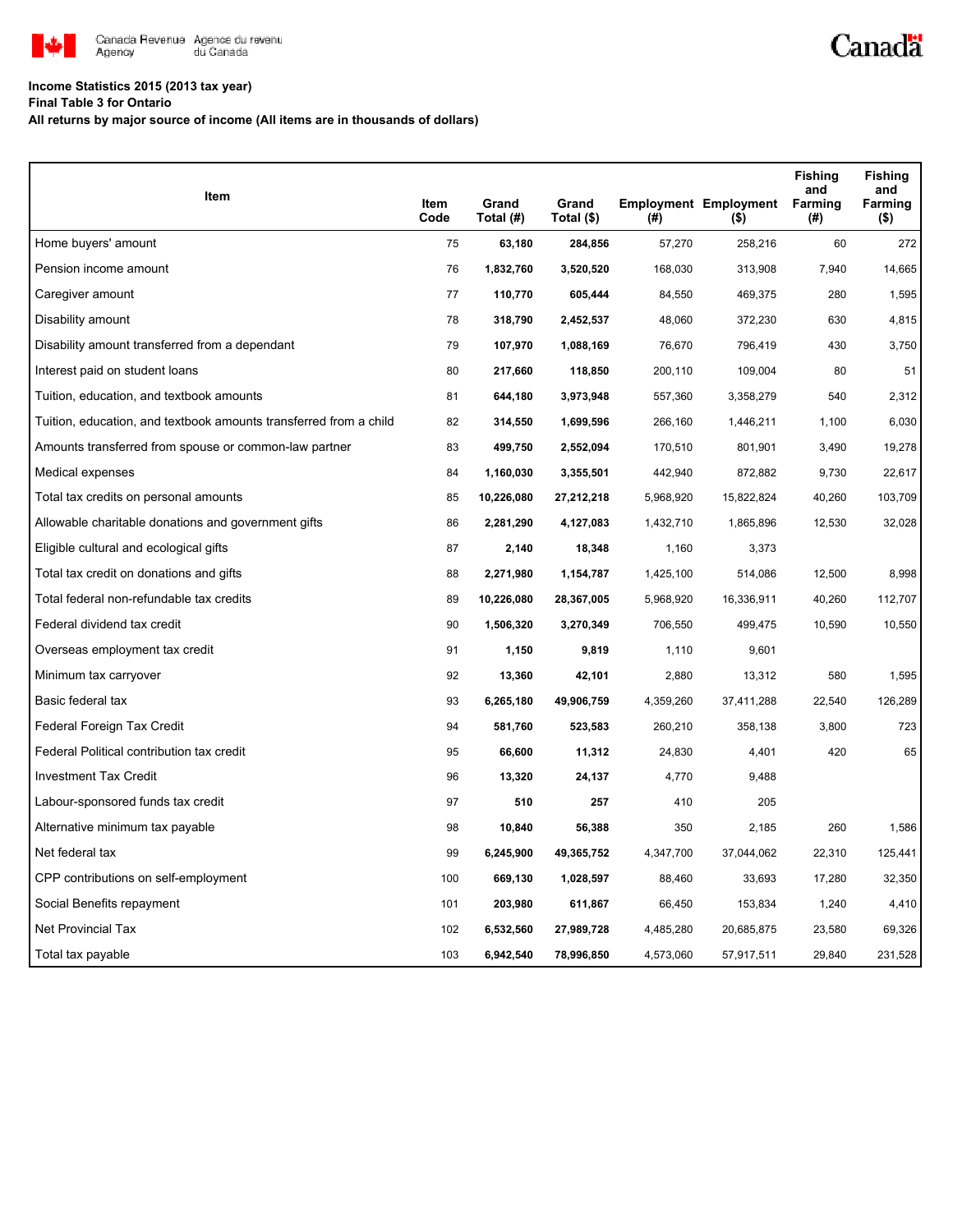| Item                                                                                              | Item<br>Code   | Income $(#)$ | $Income$ (\$) | <b>Sales</b><br>Professional Professional (Self-Employment) (Self-Employment)<br>(#) | <b>Sales</b><br>$($ \$) | Proprietorship/<br><b>Partnerships</b><br>(#) | Proprietorship/<br><b>Partnerships</b><br>$($ \$) |
|---------------------------------------------------------------------------------------------------|----------------|--------------|---------------|--------------------------------------------------------------------------------------|-------------------------|-----------------------------------------------|---------------------------------------------------|
| Number of taxable returns                                                                         | $\mathbf{1}$   | 71,910       |               | 45,280                                                                               |                         | 439,350                                       |                                                   |
| Number of non-taxable returns                                                                     | $\overline{c}$ | 6,290        |               | 6,740                                                                                |                         | 83,060                                        |                                                   |
| Total number of returns                                                                           | 3              | 78,200       |               | 52,020                                                                               |                         | 522,410                                       |                                                   |
| Employment income                                                                                 | 4              | 14,900       | 354,112       | 8,330                                                                                | 93,952                  | 94,870                                        | 1,246,399                                         |
| Commissions (from employment)                                                                     | 5              | 200          | 1,103         | 490                                                                                  | 4,048                   | 2,320                                         | 36,868                                            |
| Other employment income                                                                           | 6              | 3,580        | 15,325        | 1,610                                                                                | 2,769                   | 17,480                                        | 37,517                                            |
| Old Age Security pension (OASP)                                                                   | $\overline{7}$ | 9,260        | 45,390        | 4,720                                                                                | 24,165                  | 35,820                                        | 161,667                                           |
| CPP or QPP benefits                                                                               | 8              | 10,300       | 89,327        | 6,480                                                                                | 46,587                  | 48,470                                        | 286,892                                           |
| Other pensions or superannuation                                                                  | 9              | 4,660        | 131,151       | 2,010                                                                                | 29,736                  | 15,340                                        | 258,727                                           |
| Elected split-pension amount                                                                      | 10             | 1,900        | 15,580        | 1,150                                                                                | 9,223                   | 8,470                                         | 69,856                                            |
| Universal Child Care Benefit (UCCB)                                                               | 11             | 5,730        | 8,677         | 4,060                                                                                | 5,899                   | 44,920                                        | 66,942                                            |
| Employment Insurance and other benefits                                                           | 12             | 1,180        | 7,170         | 800                                                                                  | 4,797                   | 10,830                                        | 63,631                                            |
| Taxable amount of dividends from taxable<br>Canadian corporations                                 | 13             | 20,400       | 295,888       | 9,360                                                                                | 46,925                  | 51,130                                        | 252,762                                           |
| Interest and other investment income                                                              | 14             | 31,800       | 114,893       | 14,440                                                                               | 19,708                  | 98,660                                        | 141,729                                           |
| Net partnership income (Limited or<br>non-active partners only)                                   | 15             | 1,970        | 26,121        | 340                                                                                  | -58                     | 1,050                                         | 8,078                                             |
| Net rental income                                                                                 | 16             | 6,340        | 13,795        | 6,090                                                                                | 8,969                   | 37,610                                        | 78,418                                            |
| Taxable capital gains                                                                             | 17             | 12,410       | 93,560        | 6,040                                                                                | 23,286                  | 32,630                                        | 132,014                                           |
| Registered retirement savings plan<br>income (RRSP)                                               | 18             | 6,530        | 50,493        | 6,690                                                                                | 40,330                  | 47,410                                        | 195,971                                           |
| Other income                                                                                      | 19             | 14,970       | 61,186        | 7,320                                                                                | 18,269                  | 43,950                                        | 112,818                                           |
| Net business income                                                                               | 20             | 2,580        | 10,818        | 2,600                                                                                | 6,695                   | 513,240                                       | 9,594,792                                         |
| Net professional income                                                                           | 21             | 77,410       | 7,535,439     | 400                                                                                  | 681                     | 1,840                                         | 32,202                                            |
| Net commission income                                                                             | 22             | 520          | 3,656         | 51,220                                                                               | 1,813,200               | 3,340                                         | 21,273                                            |
| Net farming income                                                                                | 23             | 540          | $-3,743$      | 230                                                                                  | $-1,954$                | 4,250                                         | $-7,196$                                          |
| Net fishing income                                                                                | 24             |              |               |                                                                                      |                         | 20                                            | 67                                                |
| Workers' compensation benefits                                                                    | 25             | 170          | 1,009         | 280                                                                                  | 1,791                   | 3,830                                         | 24,778                                            |
| Social assistance payments                                                                        | 26             | 440          | 1,842         | 570                                                                                  | 2,145                   | 7,570                                         | 29,572                                            |
| Net federal supplements                                                                           | 27             | 460          | 1,678         | 600                                                                                  | 2,336                   | 7,530                                         | 27,891                                            |
| Total income assessed                                                                             | 28             | 78,020       | 8,877,621     | 51,860                                                                               | 2,205,400               | 519,970                                       | 12,888,201                                        |
| Registered pension plan contributions<br>(RPP)                                                    | 29             | 1,360        | 5,282         | 480                                                                                  | 913                     | 6,000                                         | 14,998                                            |
| RRSP deduction                                                                                    | 30             | 34,890       | 542,894       | 13,390                                                                               | 136,007                 | 84,070                                        | 528,489                                           |
| Deduction for elected split-pension<br>amount                                                     | 31             | 2,380        | 34,373        | 900                                                                                  | 8,003                   | 6,530                                         | 67,727                                            |
| Annual union, professional, or like dues                                                          | 32             | 6,840        | 7,346         | 2,570                                                                                | 2,035                   | 25,480                                        | 13,233                                            |
| Child care expenses                                                                               | 33             | 6,620        | 35,699        | 3,330                                                                                | 14,055                  | 29,250                                        | 110,547                                           |
| <b>Business investment loss</b>                                                                   | 34             | 80           | 3,672         | 50                                                                                   | 1,190                   | 210                                           | 6,343                                             |
| Moving expenses                                                                                   | 35             | 490          | 3,630         | 100                                                                                  | 791                     | 890                                           | 4,918                                             |
| Support payments made                                                                             | 36             | 920          | 51,199        | 270                                                                                  | 5,626                   | 1,130                                         | 18,117                                            |
| Carrying charges and interest expenses                                                            | 37             | 13,000       | 71,359        | 5,320                                                                                | 15,504                  | 24,570                                        | 64,865                                            |
| Deductions for CPP/QPP contributions on<br>self-employment and other earnings                     | 38             | 63,540       | 92,803        | 42,090                                                                               | 48,116                  | 410,620                                       | 320,552                                           |
| Deductions for provincial parental<br>insurance plan (PPIP) premiums on<br>self-employment income | 39             |              |               |                                                                                      |                         |                                               |                                                   |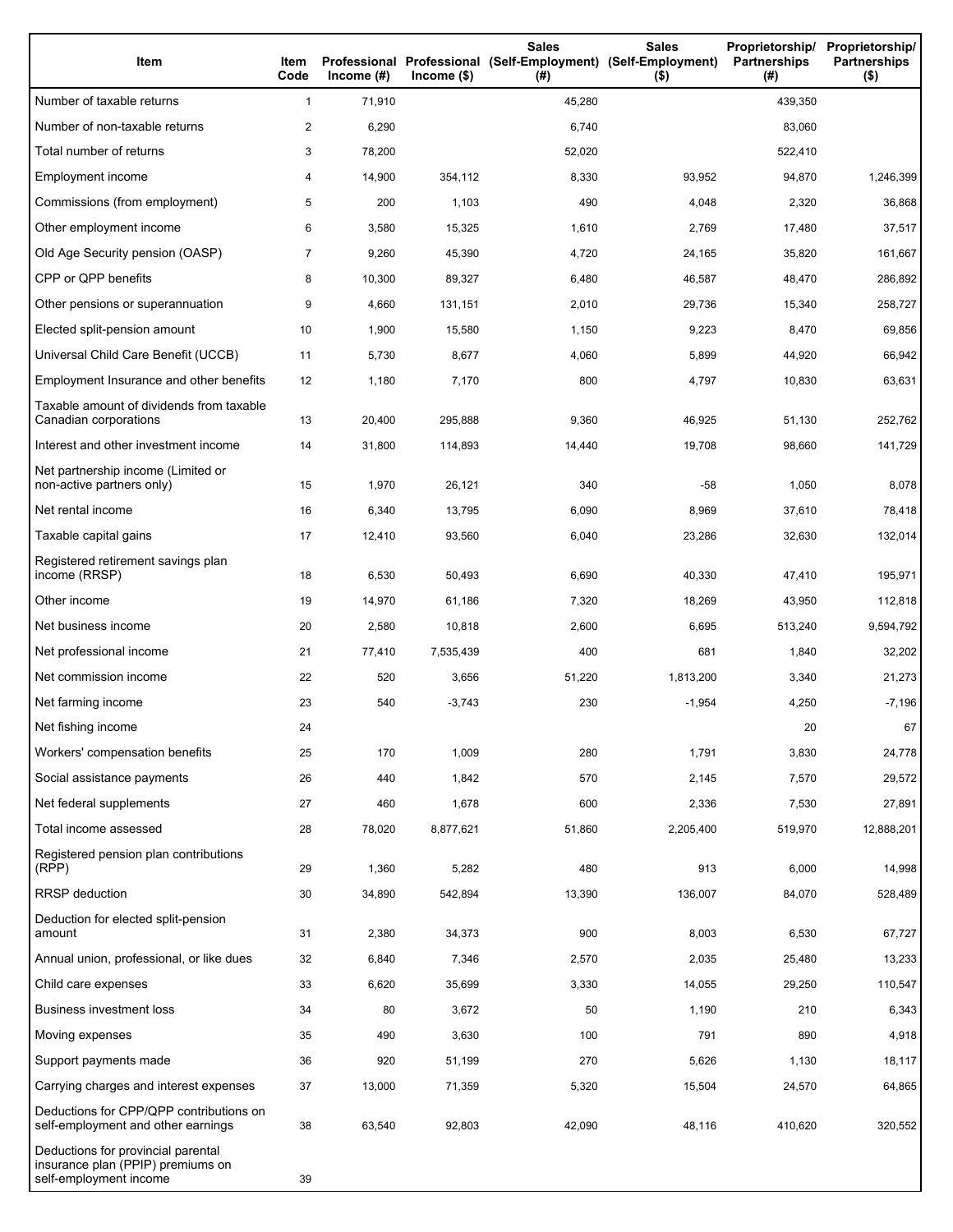| Item                                                              | Item<br>Code | Income (#) | $lncome$ (\$) | <b>Sales</b><br>Professional Professional (Self-Employment) (Self-Employment)<br>(#) | <b>Sales</b><br>$($ \$) | Proprietorship/<br><b>Partnerships</b><br>(#) | Proprietorship/<br><b>Partnerships</b><br>$($ \$) |
|-------------------------------------------------------------------|--------------|------------|---------------|--------------------------------------------------------------------------------------|-------------------------|-----------------------------------------------|---------------------------------------------------|
| Exploration and development expenses                              | 40           | 1,340      | 24,248        | 240                                                                                  | 2,394                   | 620                                           | 12,151                                            |
| Other employment expenses                                         | 41           | 1,000      | 5,037         | 1,420                                                                                | 14,693                  | 4,450                                         | 21,577                                            |
| Clergy residence deduction                                        | 42           | 30         | 272           |                                                                                      |                         | 110                                           | 1,095                                             |
| Other deductions                                                  | 43           | 1,970      | 4,064         | 1,240                                                                                | 1,300                   | 8,740                                         | 7,846                                             |
| Total deductions before adjustments                               | 44           | 71,230     | 881,907       | 45,270                                                                               | 250,686                 | 437,900                                       | 1,192,825                                         |
| Social benefits repayment                                         | 45           | 3,910      | 19,307        | 910                                                                                  | 3,387                   | 2,940                                         | 10,167                                            |
| Net income after adjustments                                      | 46           | 76,600     | 7,993,059     | 50,110                                                                               | 1,964,696               | 502,900                                       | 12,112,965                                        |
| Canadian Forces personnel and police<br>deduction                 | 47           |            |               |                                                                                      |                         |                                               |                                                   |
| Security options deductions                                       | 48           | 30         | 825           |                                                                                      |                         | 80                                            | 3,206                                             |
| Other payments deductions                                         | 49           | 1,010      | 4,521         | 1,330                                                                                | 6,263                   | 17,700                                        | 82,276                                            |
| Non-capital losses of other years                                 | 50           | 410        | 5,797         | 600                                                                                  | 4,702                   | 4,510                                         | 53,605                                            |
| Net capital losses of other years                                 | 51           | 4,510      | 18,054        | 2,050                                                                                | 4,872                   | 7,460                                         | 17,495                                            |
| Capital gains deduction                                           | 52           | 140        | 10,174        | 40                                                                                   | 1,178                   | 380                                           | 11,227                                            |
| Northern residents deductions                                     | 53           |            |               |                                                                                      |                         | 110                                           | 239                                               |
| Additional deductions                                             | 54           | 210        | 1,573         | 60                                                                                   | 59                      | 680                                           | 2,022                                             |
| Farming/fishing losses of prior years                             | 55           | 30         | 157           | 10                                                                                   | 231                     | 230                                           | 1,362                                             |
| Total deductions from net income                                  | 56           | 6,220      | 41,226        | 4,010                                                                                | 17,400                  | 30,390                                        | 171,955                                           |
| Taxable income assessed                                           | 57           | 76,550     | 7,952,159     | 50,060                                                                               | 1,947,606               | 502,220                                       | 11,945,349                                        |
| Basic personal amount                                             | 58           | 78,200     | 860,866       | 52,020                                                                               | 573,238                 | 522,410                                       | 5,748,606                                         |
| Age amount                                                        | 59           | 4,770      | 23,147        | 3,980                                                                                | 21,728                  | 34,040                                        | 209,917                                           |
| Spouse or common-law partner amount                               | 60           | 6,250      | 48,731        | 5,990                                                                                | 45,647                  | 79,510                                        | 621,903                                           |
| Amount for eligible dependant                                     | 61           | 2,090      | 21,812        | 2,050                                                                                | 21,374                  | 19,230                                        | 203,179                                           |
| Amount for children 17 and under                                  | 62           | 16,300     | 67,607        | 10,520                                                                               | 41,637                  | 94,710                                        | 395,151                                           |
| Amount for infirm dependants age 18 or<br>older                   | 63           | 70         | 294           | 50                                                                                   | 229                     | 470                                           | 2,111                                             |
| CPP or QPP contributions through<br>employment                    | 64           | 13,280     | 10,891        | 7,070                                                                                | 3,635                   | 83,390                                        | 46,072                                            |
| CPP or QPP contributions on<br>self-employment and other earnings | 65           | 63,540     | 92,803        | 42,090                                                                               | 48,116                  | 410,620                                       | 320,552                                           |
| Employment Insurance premiums                                     | 66           | 9,910      | 3,485         | 5,190                                                                                | 1,249                   | 65,260                                        | 17,766                                            |
| PPIP premiums paid                                                | 67           |            |               |                                                                                      |                         |                                               |                                                   |
| PPIP premiums payable on employment<br>income                     | 68           |            |               |                                                                                      |                         |                                               |                                                   |
| PPIP premiums payable on<br>self-employment income                | 69           |            |               |                                                                                      |                         |                                               |                                                   |
| Volunteer firefighters' amount                                    | 70           | 10         | 36            | 10                                                                                   | 39                      | 430                                           | 1,299                                             |
| Canada employment amount                                          | 71           | 17,280     | 16,782        | 9,230                                                                                | 8,953                   | 105,650                                       | 102,585                                           |
| Public transit amount                                             | 72           | 3,540      | 3,742         | 1,080                                                                                | 1,038                   | 11,220                                        | 10,735                                            |
| Children's fitness amount                                         | 73           | 9,820      | 7,230         | 4,730                                                                                | 3,143                   | 32,100                                        | 19,437                                            |
| Children's arts amount                                            | 74           | 5,360      | 3,638         | 2,010                                                                                | 1,218                   | 11,630                                        | 6,523                                             |
| Home buyers' amount                                               | 75           | 470        | 2,245         | 250                                                                                  | 1,159                   | 2,130                                         | 9,949                                             |
| Pension income amount                                             | 76           | 6,220      | 11,843        | 2,980                                                                                | 5,490                   | 22,210                                        | 41,116                                            |
| Caregiver amount                                                  | 77           | 840        | 4,733         | 840                                                                                  | 4,570                   | 4,370                                         | 22,761                                            |
| Disability amount                                                 | 78           | 520        | 3,980         | 310                                                                                  | 2,401                   | 3,370                                         | 26,044                                            |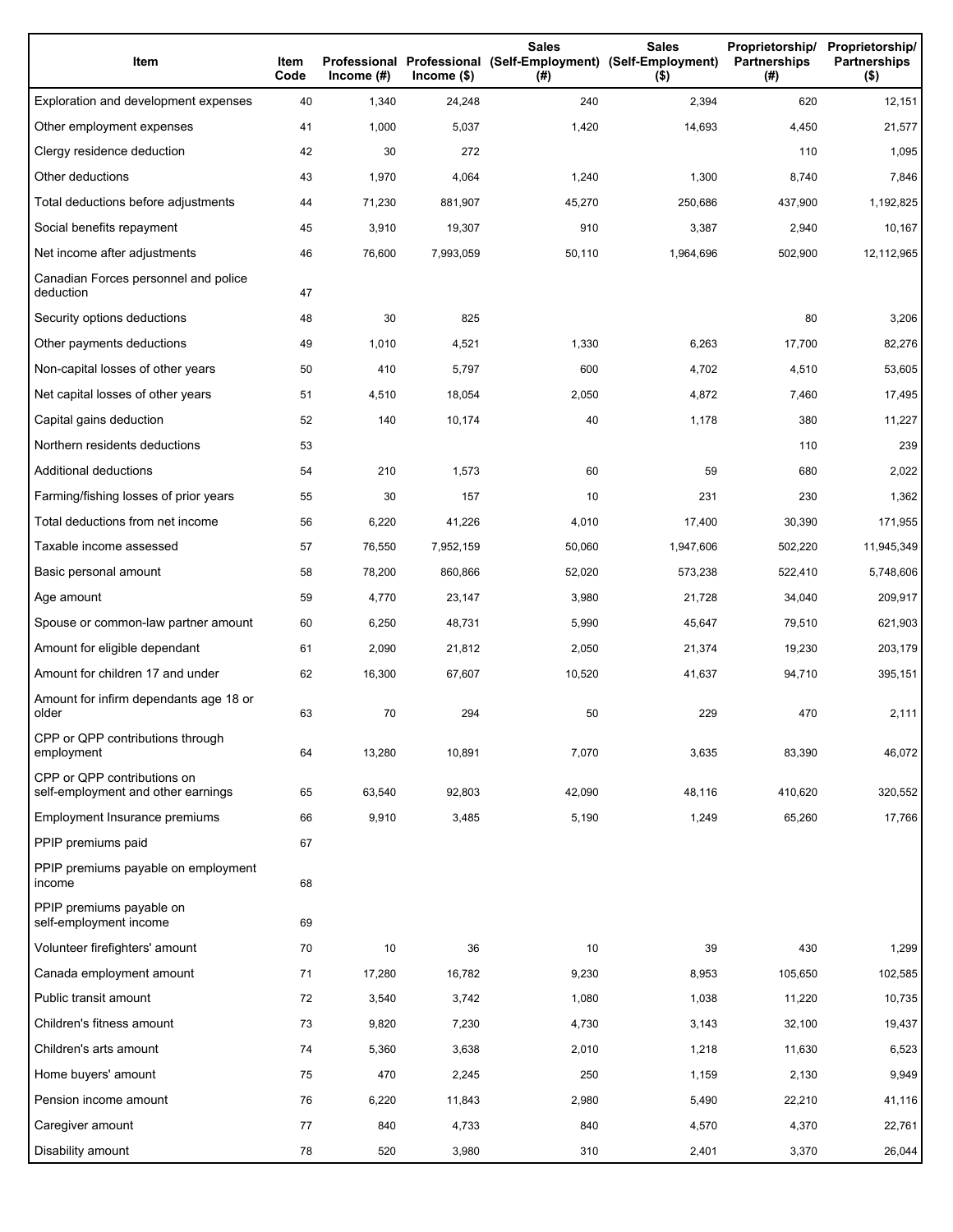| Item                                                                 | Item<br>Code | Income $(#)$ | Income (\$)    | <b>Sales</b><br>(#) | <b>Sales</b><br>Proprietorship/<br>Professional Professional (Self-Employment) (Self-Employment)<br><b>Partnerships</b><br>$($ \$) |         | Proprietorship/<br><b>Partnerships</b><br>$($ \$) |
|----------------------------------------------------------------------|--------------|--------------|----------------|---------------------|------------------------------------------------------------------------------------------------------------------------------------|---------|---------------------------------------------------|
| Disability amount transferred from a<br>dependant                    | 79           | 940          | 9,447          | 560                 | 5,498                                                                                                                              | 4,570   | 45,939                                            |
| Interest paid on student loans                                       | 80           | 2,430        | 1,991          | 570                 | 294                                                                                                                                | 5,540   | 3,237                                             |
| Tuition, education, and textbook amounts                             | 81           | 5,590        | 65,623         | 2,290               | 10,656                                                                                                                             | 20,360  | 110,207                                           |
| Tuition, education, and textbook amounts<br>transferred from a child | 82           | 4,730        | 27,998         | 2,340               | 12,584                                                                                                                             | 12,130  | 62,098                                            |
| Amounts transferred from spouse or<br>common-law partner             | 83           | 1,950        | 8,894          | 2,100               | 9,404                                                                                                                              | 25,740  | 122,039                                           |
| Medical expenses                                                     | 84           | 14,300       | 44,750         | 8,760               | 19,889                                                                                                                             | 81,790  | 168,574                                           |
| Total tax credits on personal amounts                                | 85           | 78,200       | 201,442        | 52,020              | 126,491                                                                                                                            | 522,410 | 1,247,780                                         |
| Allowable charitable donations and<br>government gifts               | 86           | 31,170       | 148,312        | 13,230              | 24,173                                                                                                                             | 70,630  | 128,706                                           |
| Eligible cultural and ecological gifts                               | 87           | 30           | 827            |                     |                                                                                                                                    | 90      | 5,375                                             |
| Total tax credit on donations and gifts                              | 88           | 31,140       | 42,494         | 13,200              | 6,716                                                                                                                              | 70,450  | 37,438                                            |
| Total federal non-refundable tax credits                             | 89           | 78,200       | 243,935        | 52,020              | 133,206                                                                                                                            | 522,410 | 1,285,219                                         |
| Federal dividend tax credit                                          | 90           | 19,100       | 41,160         | 7,910               | 6,310                                                                                                                              | 38,790  | 32,139                                            |
| Overseas employment tax credit                                       | 91           |              |                |                     |                                                                                                                                    |         |                                                   |
| Minimum tax carryover                                                | 92           | 200          | 1,040          | 60                  | 302                                                                                                                                | 400     | 1,235                                             |
| Basic federal tax                                                    | 93           | 55,470       | 1,591,699      | 29,880              | 245,954                                                                                                                            | 231,510 | 1,035,014                                         |
| Federal Foreign Tax Credit                                           | 94           | 9,840        | 14,029         | 2,670               | 327                                                                                                                                | 13,860  | 25,590                                            |
| Federal Political contribution tax credit                            | 95           | 2,120        | 502            | 380                 | 63                                                                                                                                 | 1,860   | 310                                               |
| <b>Investment Tax Credit</b>                                         | 96           | 1,070        | 3,711          | 110                 | 162                                                                                                                                | 880     | 1,590                                             |
| Labour-sponsored funds tax credit                                    | 97           | 10           | $\overline{7}$ | 10                  | 6                                                                                                                                  | 30      | 12                                                |
| Alternative minimum tax payable                                      | 98           | 80           | 617            | 20                  | 92                                                                                                                                 | 170     | 1,223                                             |
| Net federal tax                                                      | 99           | 55,360       | 1,578,879      | 29,870              | 245,408                                                                                                                            | 231,120 | 1,014,313                                         |
| CPP contributions on self-employment                                 | 100          | 63,540       | 185,610        | 42,090              | 96,231                                                                                                                             | 410,610 | 641,102                                           |
| Social Benefits repayment                                            | 101          | 3,910        | 19,307         | 910                 | 3,387                                                                                                                              | 2,940   | 10,167                                            |
| <b>Net Provincial Tax</b>                                            | 102          | 55,610       | 884,108        | 29,300              | 136,711                                                                                                                            | 216,820 | 553,110                                           |
| Total tax payable                                                    | 103          | 71,910       | 2,668,113      | 45,280              | 481,812                                                                                                                            | 439,350 | 2,219,244                                         |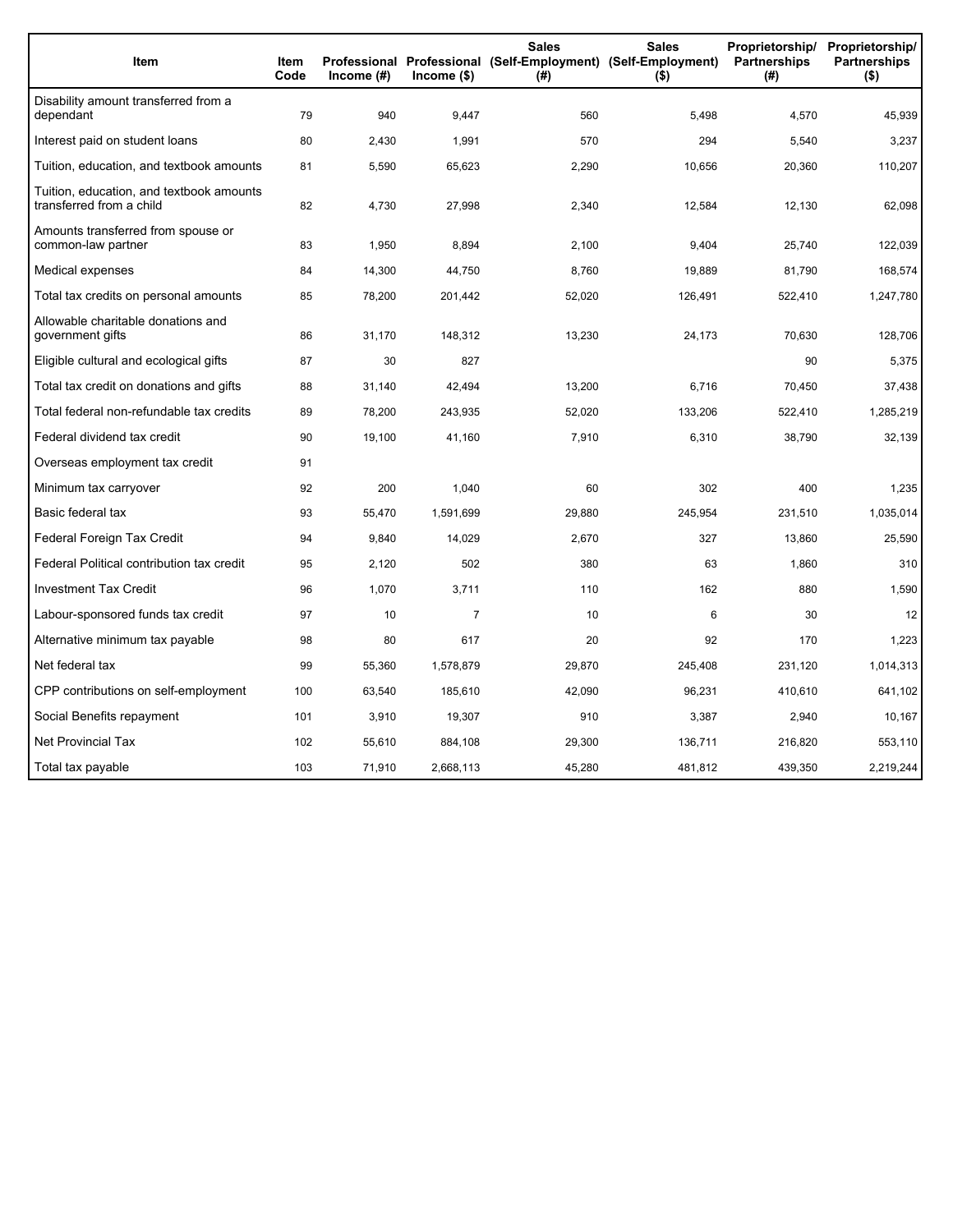| Item                                                                                           | Item<br>Code   | (#)     | Investment Investment<br>$($ \$) | Pension<br>(#) | <b>Pension</b><br>$($ \$) | <b>Benefit</b><br>(#) | <b>Benefit</b><br>$($ \$) |
|------------------------------------------------------------------------------------------------|----------------|---------|----------------------------------|----------------|---------------------------|-----------------------|---------------------------|
| Number of taxable returns                                                                      | $\mathbf{1}$   | 293,700 |                                  | 1,266,950      |                           | 90,850                |                           |
| Number of non-taxable returns                                                                  | $\overline{c}$ | 159,990 |                                  | 639,560        |                           | 806,730               |                           |
| Total number of returns                                                                        | 3              | 453,690 |                                  | 1,906,510      |                           | 897,580               |                           |
| Employment income                                                                              | 4              | 133,610 | 4,393,373                        | 171,390        | 1,555,652                 | 185,650               | 888,711                   |
| Commissions (from employment)                                                                  | 5              | 2,250   | 60,151                           | 2,090          | 9,388                     | 3,070                 | 4,612                     |
| Other employment income                                                                        | 6              | 21,280  | 94,584                           | 265,330        | 224,431                   | 14,800                | 21,311                    |
| Old Age Security pension (OASP)                                                                | $\overline{7}$ | 119,080 | 629,178                          | 1,531,810      | 9,505,515                 | 186,920               | 541,788                   |
| CPP or QPP benefits                                                                            | 8              | 135,160 | 922,064                          | 1,775,280      | 13,744,202                | 134,130               | 386,770                   |
| Other pensions or superannuation                                                               | 9              | 73,070  | 1,453,287                        | 1,319,370      | 30,044,151                | 16,880                | 74,891                    |
| Elected split-pension amount                                                                   | 10             | 23,500  | 196,882                          | 367,020        | 4,409,546                 | 2,590                 | 13,742                    |
| Universal Child Care Benefit (UCCB)                                                            | 11             | 21,290  | 32,812                           | 2,850          | 3,589                     | 222,980               | 360,646                   |
| Employment Insurance and other benefits                                                        | 12             | 11,070  | 82,109                           | 20,220         | 96,755                    | 145,810               | 1,725,956                 |
| Taxable amount of dividends from taxable Canadian corporations                                 | 13             | 277,090 | 17,915,177                       | 527,040        | 1,771,241                 | 22,980                | 20,449                    |
| Interest and other investment income                                                           | 14             | 297,520 | 2,632,919                        | 931,140        | 1,794,195                 | 71,960                | 48,482                    |
| Net partnership income (Limited or non-active partners only)                                   | 15             | 8,740   | 69,430                           | 7,110          | 1,877                     | 80                    | $-11$                     |
| Net rental income                                                                              | 16             | 152,300 | 1,368,144                        | 64,140         | 77,205                    | 7,860                 | 5,596                     |
| Taxable capital gains                                                                          | 17             | 154,570 | 5,261,821                        | 341,400        | 643,330                   | 13,630                | 10,531                    |
| Registered retirement savings plan income (RRSP)                                               | 18             | 35,690  | 274,555                          | 181,580        | 1,095,103                 | 32,800                | 75,480                    |
| Other income                                                                                   | 19             | 141,870 | 708,767                          | 465,620        | 940,733                   | 35,960                | 64,107                    |
| Net business income                                                                            | 20             | 38,980  | 256,124                          | 54,900         | 101,105                   | 13,770                | 15,019                    |
| Net professional income                                                                        | 21             | 8,220   | 196,280                          | 10,090         | 44,097                    | 1,510                 | 1,679                     |
| Net commission income                                                                          | 22             | 5,700   | 45,748                           | 6,000          | 7,981                     | 2,300                 | 1,802                     |
| Net farming income                                                                             | 23             | 6,520   | $-12,578$                        | 12,460         | $-37,163$                 | 430                   | $-1,848$                  |
| Net fishing income                                                                             | 24             |         |                                  | 60             | $-61$                     | 20                    | 19                        |
| Workers' compensation benefits                                                                 | 25             | 4,850   | 41,127                           | 68,440         | 435,252                   | 54,320                | 1,131,522                 |
| Social assistance payments                                                                     | 26             | 1,930   | 4,633                            | 45,470         | 106,455                   | 552,220               | 4,618,950                 |
| Net federal supplements                                                                        | 27             | 12,350  | 45,944                           | 412,380        | 1,387,224                 | 185,560               | 1,939,600                 |
| Total income assessed                                                                          | 28             | 453,370 | 36,686,310                       | 1,906,510      | 67,993,242                | 897,580               | 11,955,145                |
| Registered pension plan contributions (RPP)                                                    | 29             | 10,700  | 34,389                           | 23,960         | 31,354                    | 13,700                | 11,876                    |
| <b>RRSP</b> deduction                                                                          | 30             | 67,740  | 676,299                          | 82,210         | 556,859                   | 23,410                | 37,638                    |
| Deduction for elected split-pension amount                                                     | 31             | 22,180  | 227,495                          | 388,050        | 4,185,180                 | 1,720                 | 8,225                     |
| Annual union, professional, or like dues                                                       | 32             | 28,730  | 14,722                           | 116,350        | 21,968                    | 34,370                | 7,294                     |
| Child care expenses                                                                            | 33             | 11,810  | 56,703                           | 1,250          | 2,491                     | 19,870                | 48,196                    |
| <b>Business investment loss</b>                                                                | 34             | 380     | 22,891                           | 490            | 13,120                    | 40                    | 509                       |
| Moving expenses                                                                                | 35             | 690     | 3,661                            | 400            | 1,599                     | 480                   | 809                       |
| Support payments made                                                                          | 36             | 1,680   | 65,622                           | 5,930          | 61,095                    | 320                   | 1,337                     |
| Carrying charges and interest expenses                                                         | 37             | 124,400 | 914,836                          | 345,880        | 432,061                   | 13,620                | 9,692                     |
| Deductions for CPP/QPP contributions on self-employment and other<br>earnings                  | 38             | 26,350  | 13,739                           | 11,180         | 3,399                     | 3,870                 | 536                       |
| Deductions for provincial parental insurance plan (PPIP) premiums on<br>self-employment income | 39             |         |                                  |                |                           |                       |                           |
| Exploration and development expenses                                                           | 40             | 5,860   | 96,639                           | 5,970          | 29,470                    | 40                    | 46                        |
| Other employment expenses                                                                      | 41             | 5,340   | 28,585                           | 6,720          | 20,792                    | 2,810                 | 7,964                     |
| Clergy residence deduction                                                                     | 42             | 130     | 1,359                            | 570            | 3,986                     | 50                    | 136                       |
| Other deductions                                                                               | 43             | 26,060  | 58,231                           | 65,720         | 491,153                   | 20,380                | 22,055                    |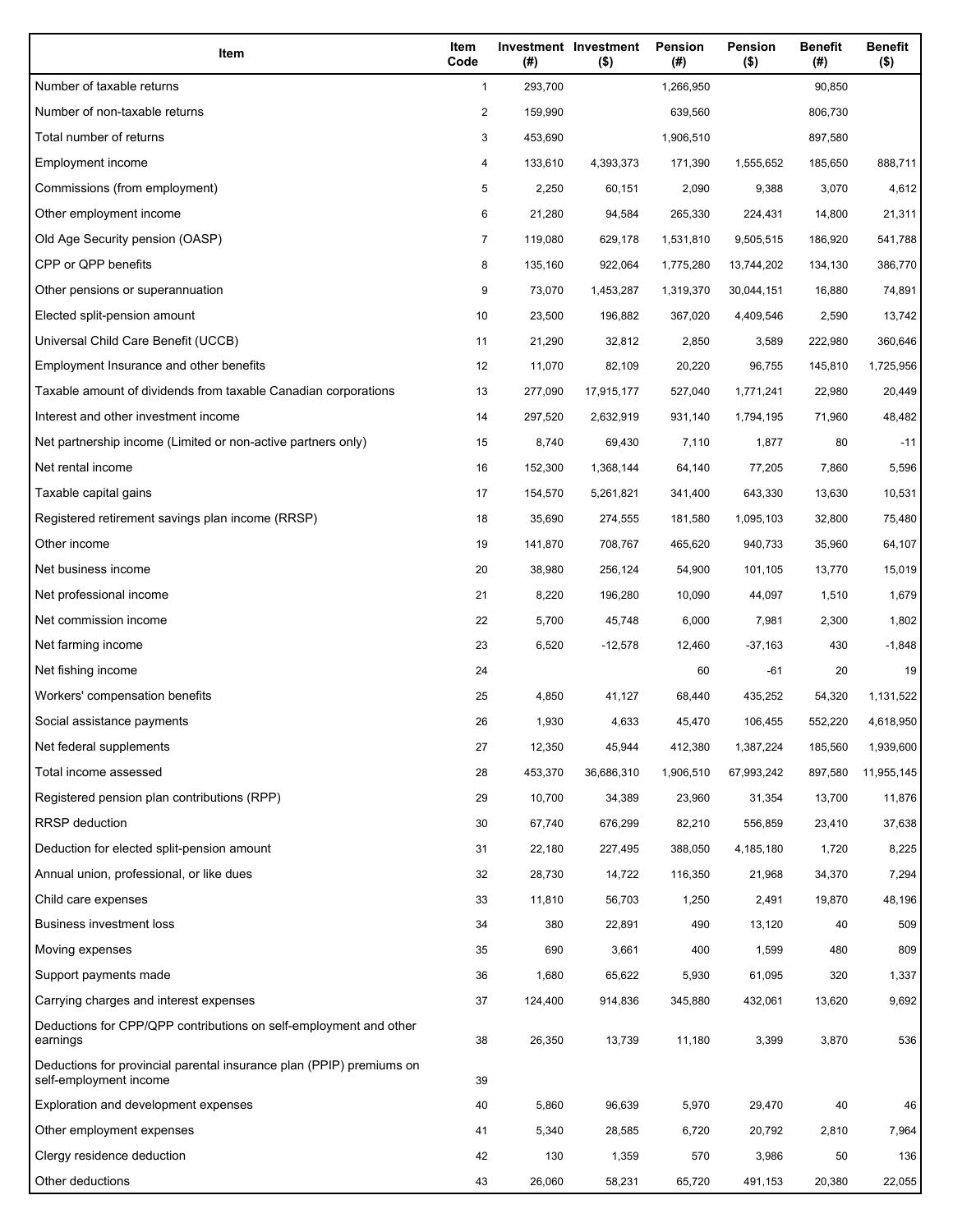| Item                                                              | <b>Item Code</b> | (#)     | Investment Investment<br>$($ \$) |           | Pension (#) Pension (\$) Benefit (#) Benefit (\$) |         |            |
|-------------------------------------------------------------------|------------------|---------|----------------------------------|-----------|---------------------------------------------------|---------|------------|
| Total deductions before adjustments                               | 44               | 219,220 | 2,215,872                        | 760,250   | 5,855,404                                         | 100,090 | 158,151    |
| Social benefits repayment                                         | 45               | 42,080  | 189,869                          | 75,690    | 195,821                                           | 700     | 1,390      |
| Net income after adjustments                                      | 46               | 446,170 | 34, 357, 485                     | 1,905,640 | 61,957,842                                        | 896,050 | 11,801,350 |
| Canadian Forces personnel and police deduction                    | 47               |         |                                  |           |                                                   |         |            |
| Security options deductions                                       | 48               | 360     | 28,895                           | 330       | 2,607                                             | 60      | 146        |
| Other payments deductions                                         | 49               | 17,410  | 90,513                           | 494,750   | 1,928,947                                         | 653,300 | 7,690,568  |
| Non-capital losses of other years                                 | 50               | 2,170   | 27,745                           | 1,140     | 8,317                                             | 340     | 1,089      |
| Net capital losses of other years                                 | 51               | 44,840  | 414,410                          | 99,210    | 159,832                                           | 1,560   | 1,430      |
| Capital gains deduction                                           | 52               | 8,490   | 1,067,132                        | 2,070     | 9,543                                             | 120     | 127        |
| Northern residents deductions                                     | 53               | 100     | 246                              | 550       | 1,601                                             | 150     | 304        |
| Additional deductions                                             | 54               | 3,530   | 12,370                           | 54,900    | 166,270                                           | 1,430   | 6,728      |
| Farming/fishing losses of prior years                             | 55               | 360     | 4,328                            | 410       | 2,167                                             |         |            |
| Total deductions from net income                                  | 56               | 71,930  | 1,648,735                        | 628,720   | 2,279,829                                         | 654,290 | 7,700,502  |
| Taxable income assessed                                           | 57               | 445,520 | 32,713,579                       | 1,903,920 | 59,681,463                                        | 616,260 | 4,114,226  |
| Basic personal amount                                             | 58               | 453,680 | 4,988,455                        | 1,906,500 | 21,016,890                                        | 897,580 | 9,865,134  |
| Age amount                                                        | 59               | 81,260  | 411,273                          | 1,490,710 | 9,137,506                                         | 187,230 | 1,270,873  |
| Spouse or common-law partner amount                               | 60               | 31,340  | 236,296                          | 65,960    | 320,033                                           | 77,350  | 698,772    |
| Amount for eligible dependant                                     | 61               | 5,890   | 60,251                           | 7,390     | 65,428                                            | 89,100  | 962,905    |
| Amount for children 17 and under                                  | 62               | 44,010  | 178,627                          | 12,160    | 40,898                                            | 158,280 | 660,431    |
| Amount for infirm dependants age 18 or older                      | 63               | 480     | 1,992                            | 2,510     | 9,532                                             | 340     | 1,914      |
| CPP or QPP contributions through employment                       | 64               | 100,300 | 110,062                          | 70,140    | 32,926                                            | 95,390  | 23,968     |
| CPP or QPP contributions on self-employment and other earnings    | 65               | 26,350  | 13,739                           | 11,180    | 3,399                                             | 3,870   | 536        |
| Employment Insurance premiums                                     | 66               | 60,500  | 22,419                           | 113,800   | 25,109                                            | 120,360 | 16,587     |
| PPIP premiums paid                                                | 67               |         |                                  |           |                                                   |         |            |
| PPIP premiums payable on employment income                        | 68               |         |                                  |           |                                                   |         |            |
| PPIP premiums payable on self-employment income                   | 69               |         |                                  |           |                                                   |         |            |
| Volunteer firefighters' amount                                    | 70               | 110     | 327                              | 440       | 1,326                                             | 100     | 297        |
| Canada employment amount                                          | 71               | 145,140 | 149,305                          | 396,730   | 245,291                                           | 181,770 | 176,931    |
| Public transit amount                                             | 72               | 8,670   | 6,841                            | 21,670    | 15,116                                            | 25,250  | 19,883     |
| Children's fitness amount                                         | 73               | 20,890  | 14,708                           | 3,560     | 1,847                                             | 20,050  | 8,919      |
| Children's arts amount                                            | 74               | 10,040  | 6,598                            | 1,220     | 634                                               | 5,520   | 2,505      |
| Home buyers' amount                                               | 75               | 920     | 4,277                            | 700       | 2,876                                             | 980     | 4,085      |
| Pension income amount                                             | 76               | 88,170  | 165,111                          | 1,477,430 | 2,862,150                                         | 18,770  | 28,894     |
| Caregiver amount                                                  | 77               | 4,130   | 21,644                           | 11,550    | 58,904                                            | 2,110   | 10,973     |
| Disability amount                                                 | 78               | 15,320  | 118,225                          | 196,670   | 1,510,114                                         | 43,820  | 336,865    |
| Disability amount transferred from a dependant                    | 79               | 3,490   | 30,444                           | 13,050    | 100,279                                           | 5,890   | 74,038     |
| Interest paid on student loans                                    | 80               | 1,430   | 826                              | 370       | 188                                               | 6,010   | 2,700      |
| Tuition, education, and textbook amounts                          | 81               | 24,290  | 255,205                          | 5,370     | 11,717                                            | 12,990  | 60,323     |
| Tuition, education, and textbook amounts transferred from a child | 82               | 10,520  | 56,766                           | 10,760    | 52,647                                            | 1,150   | 5,040      |
| Amounts transferred from spouse or common-law partner             | 83               | 19,730  | 94,131                           | 188,420   | 986,896                                           | 75,630  | 448,747    |
| Medical expenses                                                  | 84               | 69,510  | 385,522                          | 466,260   | 1,669,348                                         | 32,190  | 53,084     |
| Total tax credits on personal amounts                             | 85               | 453,680 | 1,099,990                        | 1,906,500 | 5,725,664                                         | 897,580 | 2,210,171  |
| Allowable charitable donations and government gifts               | 86               | 104,670 | 979,967                          | 552,680   | 806,277                                           | 18,840  | 10,200     |
| Eligible cultural and ecological gifts                            | 87               | 120     | 6,018                            | 610       | 1,885                                             | 60      | 25         |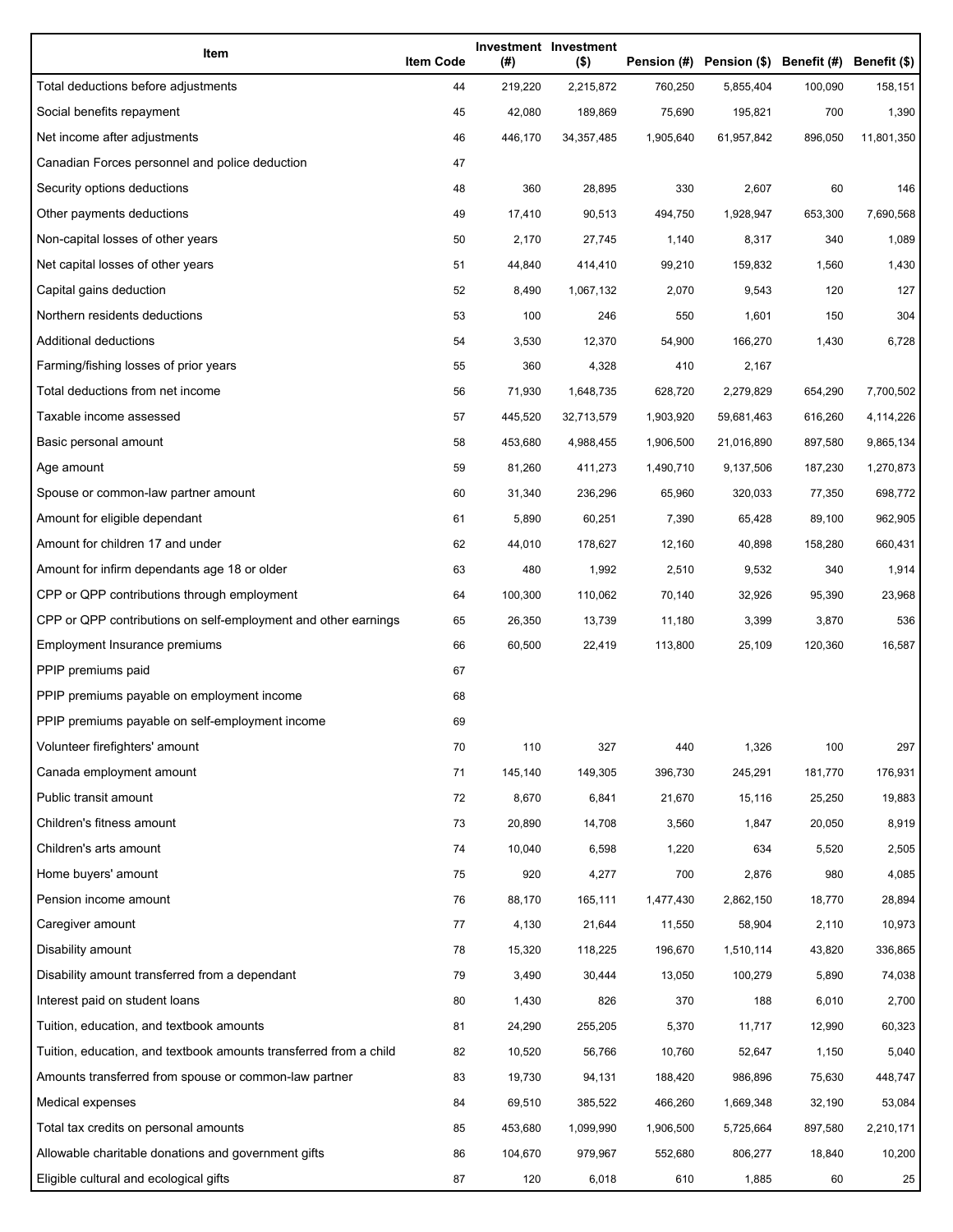| <b>Item</b>                               | <b>Item Code</b> | (#)     | Investment Investment<br>$($ \$) | Pension (#) | Pension (\$) Benefit (#) |         | Benefit (\$) |
|-------------------------------------------|------------------|---------|----------------------------------|-------------|--------------------------|---------|--------------|
| Total tax credit on donations and gifts   | 88               | 104,470 | 283.490                          | 551,820     | 221,459                  | 18,690  | 2,642        |
| Total federal non-refundable tax credits  | 89               | 453,680 | 1,383,479                        | 1,906,500   | 5,947,123                | 897,580 | 2,212,814    |
| Federal dividend tax credit               | 90               | 232,520 | 2,404,358                        | 440,730     | 245,894                  | 9,240   | 1,336        |
| Overseas employment tax credit            | 91               | 20      | 137                              |             |                          |         |              |
| Minimum tax carryover                     | 92               | 6,980   | 17,803                           | 1,640       | 4,199                    | 20      | 17           |
| Basic federal tax                         | 93               | 238,980 | 3,764,401                        | 1,124,020   | 4,164,714                | 79,390  | 105,440      |
| Federal Foreign Tax Credit                | 94               | 77,970  | 79,340                           | 193,510     | 32,370                   | 2,390   | 68           |
| Federal Political contribution tax credit | 95               | 5,970   | 1,315                            | 29,320      | 4,380                    | 130     | 15           |
| <b>Investment Tax Credit</b>              | 96               | 1,860   | 5,991                            | 2,470       | 2,247                    |         |              |
| Labour-sponsored funds tax credit         | 97               | 10      | 8                                | 30          | 12                       |         |              |
| Alternative minimum tax payable           | 98               | 9,820   | 50,189                           | 110         | 343                      |         |              |
| Net federal tax                           | 99               | 235,720 | 3,678,321                        | 1,121,070   | 4,125,878                | 79,000  | 105,401      |
| CPP contributions on self-employment      | 100              | 26,350  | 27,480                           | 11,180      | 6,798                    | 3,870   | 1,073        |
| Social Benefits repayment                 | 101              | 42,080  | 189,869                          | 75,690      | 195,821                  | 700     | 1,390        |
| <b>Net Provincial Tax</b>                 | 102              | 280,320 | 2,432,808                        | 1,240,050   | 2,323,707                | 77,220  | 55,494       |
| Total tax payable                         | 103              | 293,700 | 6,328,492                        | 1,266,950   | 6,652,205                | 90,850  | 163,365      |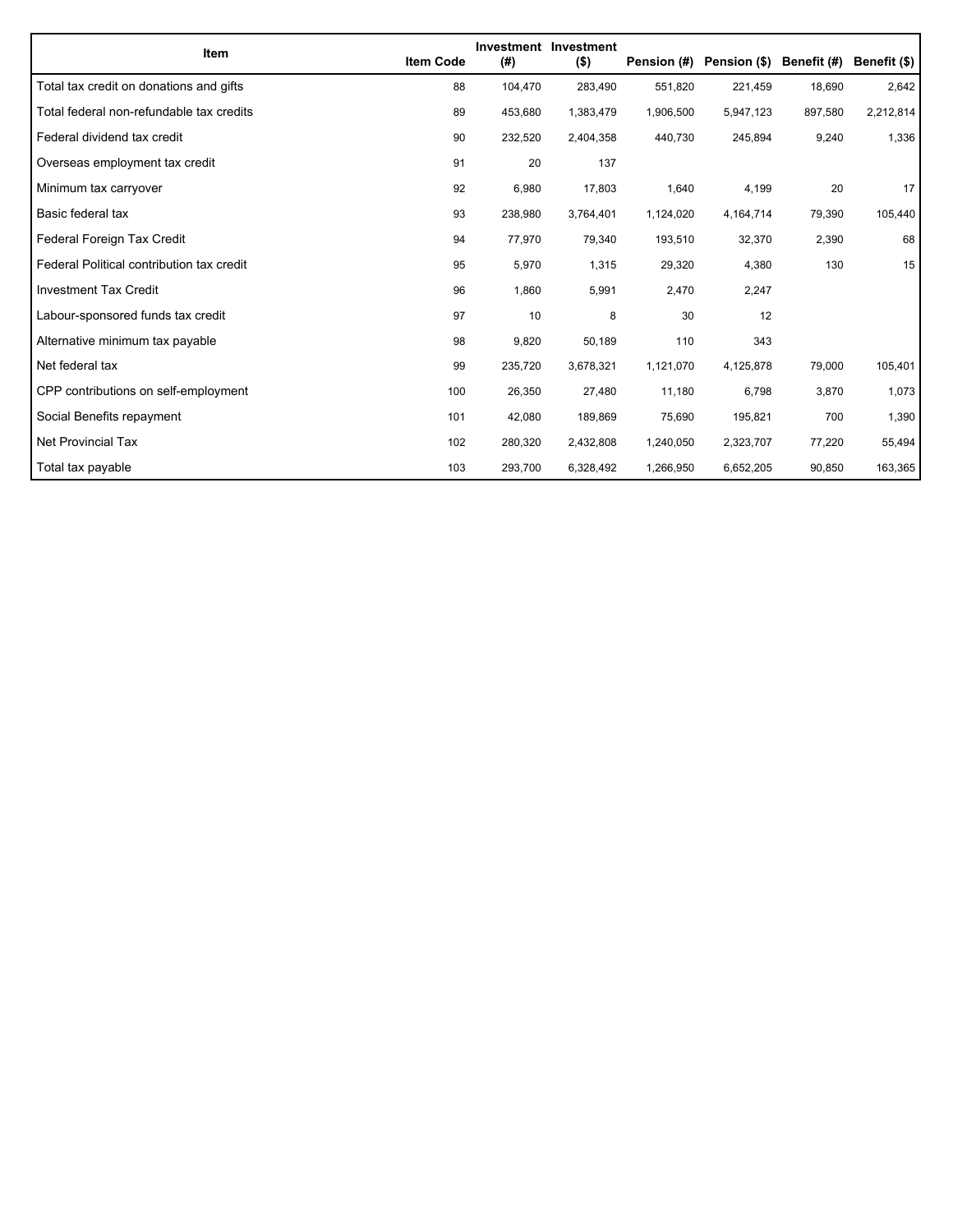| Item                                                                                        | Item Code Other (#) |         | Other (\$) |
|---------------------------------------------------------------------------------------------|---------------------|---------|------------|
| Number of taxable returns                                                                   | 1                   | 131,600 |            |
| Number of non-taxable returns                                                               | 2                   | 174,930 |            |
| Total number of returns                                                                     | 3                   | 306,530 |            |
| Employment income                                                                           | 4                   | 91,370  | 1,383,859  |
| Commissions (from employment)                                                               | 5                   | 1,820   | 18,890     |
| Other employment income                                                                     | 6                   | 19,020  | 46,492     |
| Old Age Security pension (OASP)                                                             | $\overline{7}$      | 32,440  | 140,368    |
| CPP or QPP benefits                                                                         | 8                   | 66,360  | 436,642    |
| Other pensions or superannuation                                                            | 9                   | 32,730  | 624,192    |
| Elected split-pension amount                                                                | 10                  | 9,470   | 60,093     |
| Universal Child Care Benefit (UCCB)                                                         | 11                  | 8,350   | 11,861     |
| Employment Insurance and other benefits                                                     | 12                  | 15,240  | 108,583    |
| Taxable amount of dividends from taxable Canadian corporations                              | 13                  | 48,020  | 208,066    |
| Interest and other investment income                                                        | 14                  | 75,880  | 144,127    |
| Net partnership income (Limited or non-active partners only)                                | 15                  | 910     | 205        |
| Net rental income                                                                           | 16                  | 7,910   | 3,785      |
| Taxable capital gains                                                                       | 17                  | 32,550  | 170,626    |
| Registered retirement savings plan income (RRSP)                                            | 18                  | 98,730  | 2,670,838  |
| Other income                                                                                | 19                  | 167,790 | 5,223,019  |
| Net business income                                                                         | 20                  | 13,330  | 27,491     |
| Net professional income                                                                     | 21                  | 2,410   | 14,996     |
| Net commission income                                                                       | 22                  | 2,040   | 3,323      |
| Net farming income                                                                          | 23                  | 1,010   | $-11,694$  |
| Net fishing income                                                                          | 24                  |         |            |
| Workers' compensation benefits                                                              | 25                  | 2,690   | 22,514     |
| Social assistance payments                                                                  | 26                  | 3,560   | 13,831     |
| Net federal supplements                                                                     | 27                  | 4,410   | 12,226     |
| Total income assessed                                                                       | 28                  | 244,620 | 11,756,108 |
| Registered pension plan contributions (RPP)                                                 | 29                  | 15,010  | 32,608     |
| RRSP deduction                                                                              | 30                  | 38,540  | 1,355,815  |
| Deduction for elected split-pension amount                                                  | 31                  | 11,850  | 149,959    |
| Annual union, professional, or like dues                                                    | 32                  | 23,840  | 7,746      |
| Child care expenses                                                                         | 33                  | 3,220   | 11,067     |
| <b>Business investment loss</b>                                                             | 34                  | 180     | 9,657      |
| Moving expenses                                                                             | 35                  | 1,150   | 3,291      |
| Support payments made                                                                       | 36                  | 590     | 10,934     |
| Carrying charges and interest expenses                                                      | 37                  | 29,370  | 86,617     |
| Deductions for CPP/QPP contributions on self-employment and other earnings                  | 38                  | 5,740   | 2,130      |
| Deductions for provincial parental insurance plan (PPIP) premiums on self-employment income | 39                  |         |            |
| Exploration and development expenses                                                        | 40                  | 690     | 12,491     |
| Other employment expenses                                                                   | 41                  | 3,350   | 15,376     |
| Clergy residence deduction                                                                  | 42                  | 80      | 642        |
| Other deductions                                                                            | 43                  | 10,540  | 119,498    |
| Total deductions before adjustments                                                         | 44                  | 88,540  | 1,818,019  |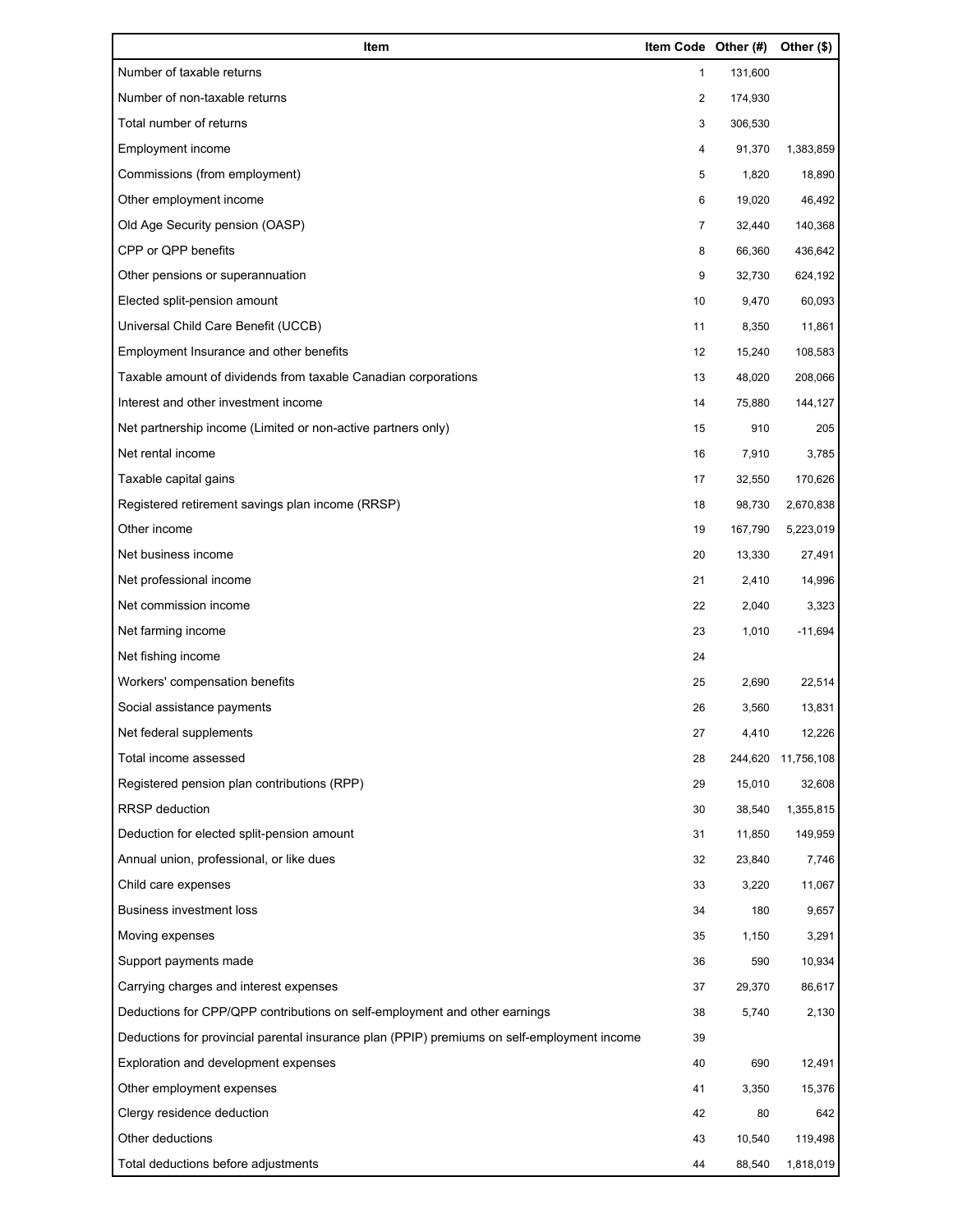| Item                                                              | Item Code Other (#) |         | Other (\$) |
|-------------------------------------------------------------------|---------------------|---------|------------|
| Social benefits repayment                                         | 45                  | 10,060  | 33,681     |
| Net income after adjustments                                      | 46                  | 243,690 | 9,914,308  |
| Canadian Forces personnel and police deduction                    | 47                  |         |            |
| Security options deductions                                       | 48                  | 270     | 5,439      |
| Other payments deductions                                         | 49                  | 10,200  | 48,514     |
| Non-capital losses of other years                                 | 50                  | 750     | 11,773     |
| Net capital losses of other years                                 | 51                  | 9,120   | 37,485     |
| Capital gains deduction                                           | 52                  | 300     | 6,563      |
| Northern residents deductions                                     | 53                  | 80      | 192        |
| Additional deductions                                             | 54                  | 1,450   | 15,582     |
| Farming/fishing losses of prior years                             | 55                  |         |            |
| Total deductions from net income                                  | 56                  | 21,370  | 128,925    |
| Taxable income assessed                                           | 57                  | 243,500 | 9,786,711  |
| Basic personal amount                                             | 58                  | 306,510 | 3,358,448  |
| Age amount                                                        | 59                  | 27,200  | 145,725    |
| Spouse or common-law partner amount                               | 60                  | 18,520  | 144,425    |
| Amount for eligible dependant                                     | 61                  | 8,960   | 92,898     |
| Amount for children 17 and under                                  | 62                  | 20,850  | 80,525     |
| Amount for infirm dependants age 18 or older                      | 63                  | 230     | 1,066      |
| CPP or QPP contributions through employment                       | 64                  | 54,140  | 41,380     |
| CPP or QPP contributions on self-employment and other earnings    | 65                  | 5,740   | 2,130      |
| Employment Insurance premiums                                     | 66                  | 61,630  | 18,651     |
| PPIP premiums paid                                                | 67                  |         |            |
| PPIP premiums payable on employment income                        | 68                  |         |            |
| PPIP premiums payable on self-employment income                   | 69                  |         |            |
| Volunteer firefighters' amount                                    | 70                  | 80      | 231        |
| Canada employment amount                                          | 71                  | 95,850  | 92,863     |
| Public transit amount                                             | 72                  | 15,560  | 9,711      |
| Children's fitness amount                                         | 73                  | 7,230   | 4,340      |
| Children's arts amount                                            | 74                  | 2,890   | 1,599      |
| Home buyers' amount                                               | 75                  | 410     | 1,776      |
| Pension income amount                                             | 76                  | 41,020  | 77,344     |
| Caregiver amount                                                  | 77                  | 2,110   | 10,889     |
| Disability amount                                                 | 78                  | 10,100  | 77,863     |
| Disability amount transferred from a dependant                    | 79                  | 2,370   | 22,355     |
| Interest paid on student loans                                    | 80                  | 1,130   | 561        |
| Tuition, education, and textbook amounts                          | 81                  | 15,400  | 99,628     |
| Tuition, education, and textbook amounts transferred from a child | 82                  | 5,670   | 30,223     |
| Amounts transferred from spouse or common-law partner             | 83                  | 12,170  | 60,802     |
| Medical expenses                                                  | 84                  | 34,560  | 118,835    |
| Total tax credits on personal amounts                             | 85                  | 306,510 | 674,148    |
| Allowable charitable donations and government gifts               | 86                  | 44,850  | 131,524    |
| Eligible cultural and ecological gifts                            | 87                  | 50      | 828        |
| Total tax credit on donations and gifts                           | 88                  | 44,610  | 37,464     |